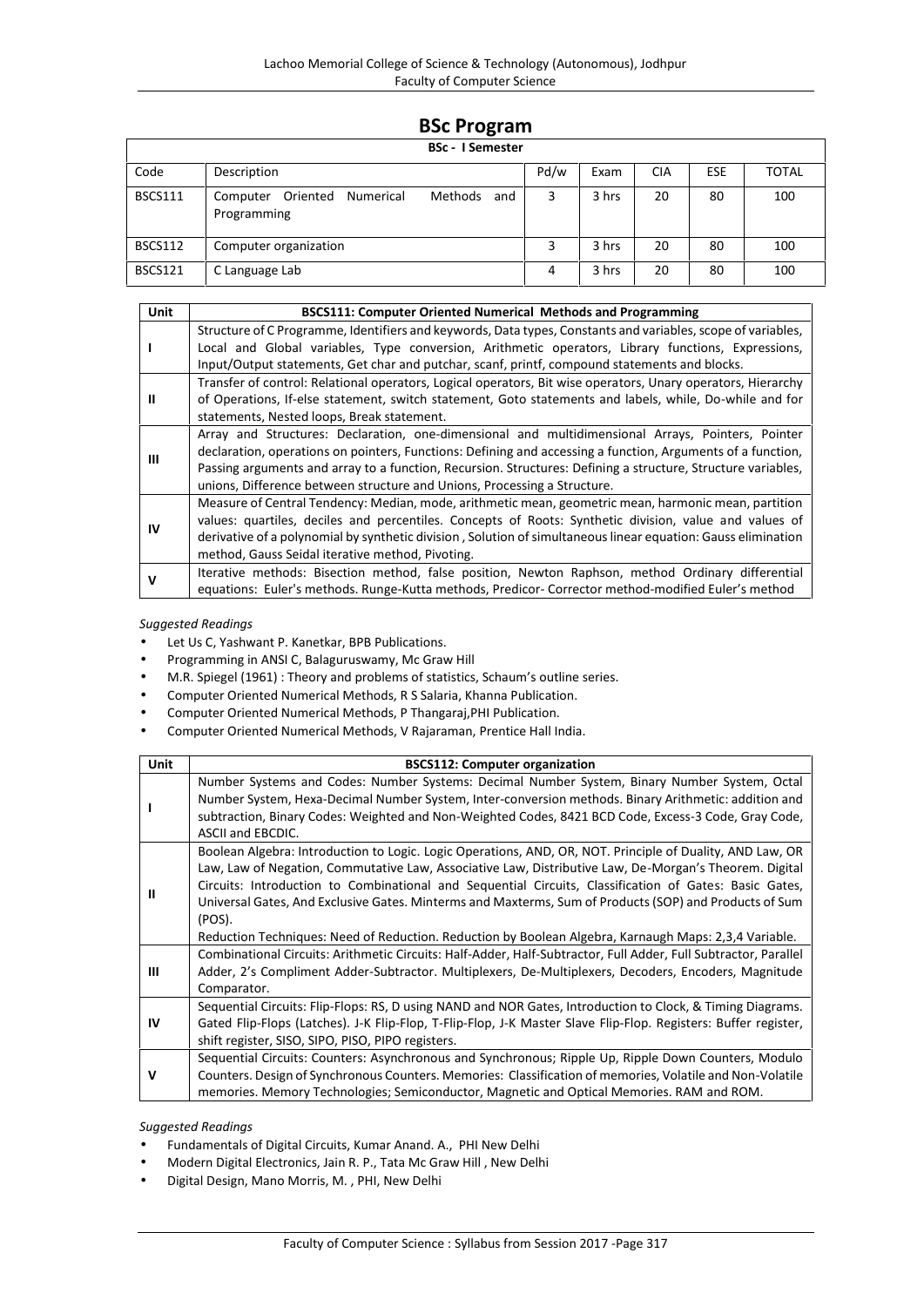Digital Computer Fundamentals, Bartee Thomas, C., Mc Graw Hill.

#### **BSCS121:C LANGUAGE LAB**

#### **Practical Exercises**

Exercises based on Data types, Input / output statement, if statement, for loop, while loop, Nested Loops , Switch case Statement, Break statement, recursion, one dimensional, two dimensional arrays, structure, call by value function calling mechanism, call by address function calling mechanism.

|                |                            | <b>BSc - II Semester</b> |       |     |     |              |
|----------------|----------------------------|--------------------------|-------|-----|-----|--------------|
| Code           | Description                | Pd/w                     | Exam  | CIA | ESE | <b>TOTAL</b> |
| <b>BSCS211</b> | Programming in $C++$       |                          | 3 hrs | 20  | 80  | 100          |
| <b>BSCS212</b> | Data Structure             |                          | 3 hrs | 20  | 80  | 100          |
| BSCS221        | C++ and Data Structure Lab |                          | 3 hrs | 20  | 80  | 100          |

| Unit | BSCS211: Programming in C++                                                                                                                                                                                                                                                                                                                                                                                                                                                                                                                                                                                                                                                                                                                   |
|------|-----------------------------------------------------------------------------------------------------------------------------------------------------------------------------------------------------------------------------------------------------------------------------------------------------------------------------------------------------------------------------------------------------------------------------------------------------------------------------------------------------------------------------------------------------------------------------------------------------------------------------------------------------------------------------------------------------------------------------------------------|
|      | Principles of Object -Oriented Programming:-Object-Oriented Programming Paradigm, Basic concepts of Object-<br>Oriented programming, Benefits of OOPS, Object-Oriented Language, Application of OOPS, Application of C++,<br>Simple C++ Program, Structure of C++ program, Creating Source file. Compiling and linking, Tokens, Keywords,<br>Identifiers, constants, Basic data types, User-defined data types, derived data type, Symbolic constants, Type<br>compatibility, Declaration of Variables, Dynamic initialization of variable, Reference variable, Operator in C++,<br>Scope resolution operator, Member dereferencing operator, Memory management operator, manipulator, Type<br>cast operator.                                 |
| Ш    | Expressions and their type, Special assignment expression, implicit conversion, operator overloading, Operator<br>precedence, control structure Function in C++:- Function prototype, call by reference, Return by reference, Inline<br>function, Default arguments, const Argument, Function overloading, Classes and Object:- Specifying a class,<br>Defining member function, C++ program with class, Making an outside function inline, Nesting of member<br>functions, access modifier, array with in class, memory allocation for object, static data member, static member<br>function, Array of objects, Objects as function argument, Friend function, Friend class, Returning objects, const<br>member function, pointer to member. |
| Ш    | Constructors:- Constructors, parameterize constructor, Multiple constructor in a class, constructors with default<br>argument, Dynamic initialization of object, copy constructor, dynamic constructor, constructing two dimensional<br>array, const object, Destructors, Operator Overloading:- Operator overloading, overloading unary operators,<br>overloading binary operators, overloading binary operators using friend, Manipulation of string using operator,<br>Rules for overloading operators, type conversion.                                                                                                                                                                                                                   |
| IV   | Inheritance: - Defining derived classes, Single inheritance, Private member inheritance, Multilevel inheritance,<br>Multiple inheritance, Hierarchical inheritance, Hybrid inheritance, Virtual base classes, Abstract classes,<br>Constructor in derived classes, Member classes: Nesting of classes, Template, generic function, generic classes.                                                                                                                                                                                                                                                                                                                                                                                           |
| v    | Working with file:- Classes for file stream operations, opening and closing a file, Detecting End-of file, Open(): file<br>mode, File pointer and their manipulation, Sequential input and output operation.                                                                                                                                                                                                                                                                                                                                                                                                                                                                                                                                  |

*Suggested Readings*

Object- Oriented Programming with C++ by E Balagurusamy, Tata Mcgraw hill

| Unit | <b>BSCS212: Data Structure</b>                                                                                                                                                                                                                                                                                                         |
|------|----------------------------------------------------------------------------------------------------------------------------------------------------------------------------------------------------------------------------------------------------------------------------------------------------------------------------------------|
|      | Elementary data structure: Data types, Arrays and their representation, records and record structures. Linked lists:<br>Representation of linked list in memory, insertion, deletion and searching of linked list, circular linked list, doubly<br>linked list.                                                                        |
| Ш    | Stacks: Definition, array and linked implementation, operations on stack, application of stack, arithmetic<br>expressions and recursion, prefix and postfix notations, evaluation of polish notation using stack. Queues: Queue<br>data structure, implementation, operation on queues, operations on circular queue, priority queues. |
| ш    | Trees: Concept and terminology, Binary trees, linear and linked representation of binary trees, binary search tree,<br>insertion and deletion operations on a binary search tree, Tree traversal techniques- In order, Preorder, Post order<br>traversal and their recursive algorithms.                                               |
| IV   | Graphs and their representations, adjacency matrix, path matrix, graph traversal, breadth first search and depth<br>first search algorithms.                                                                                                                                                                                           |
|      | Sorting and Searching: Sequential, Binary Search, Internal and external sorting techniques, Bubble sort, Insertion<br>sort, Selection sort, Merge sort and quick sort algorithms.                                                                                                                                                      |

*Suggested Readings*-

Schaum's outline of Data Structure.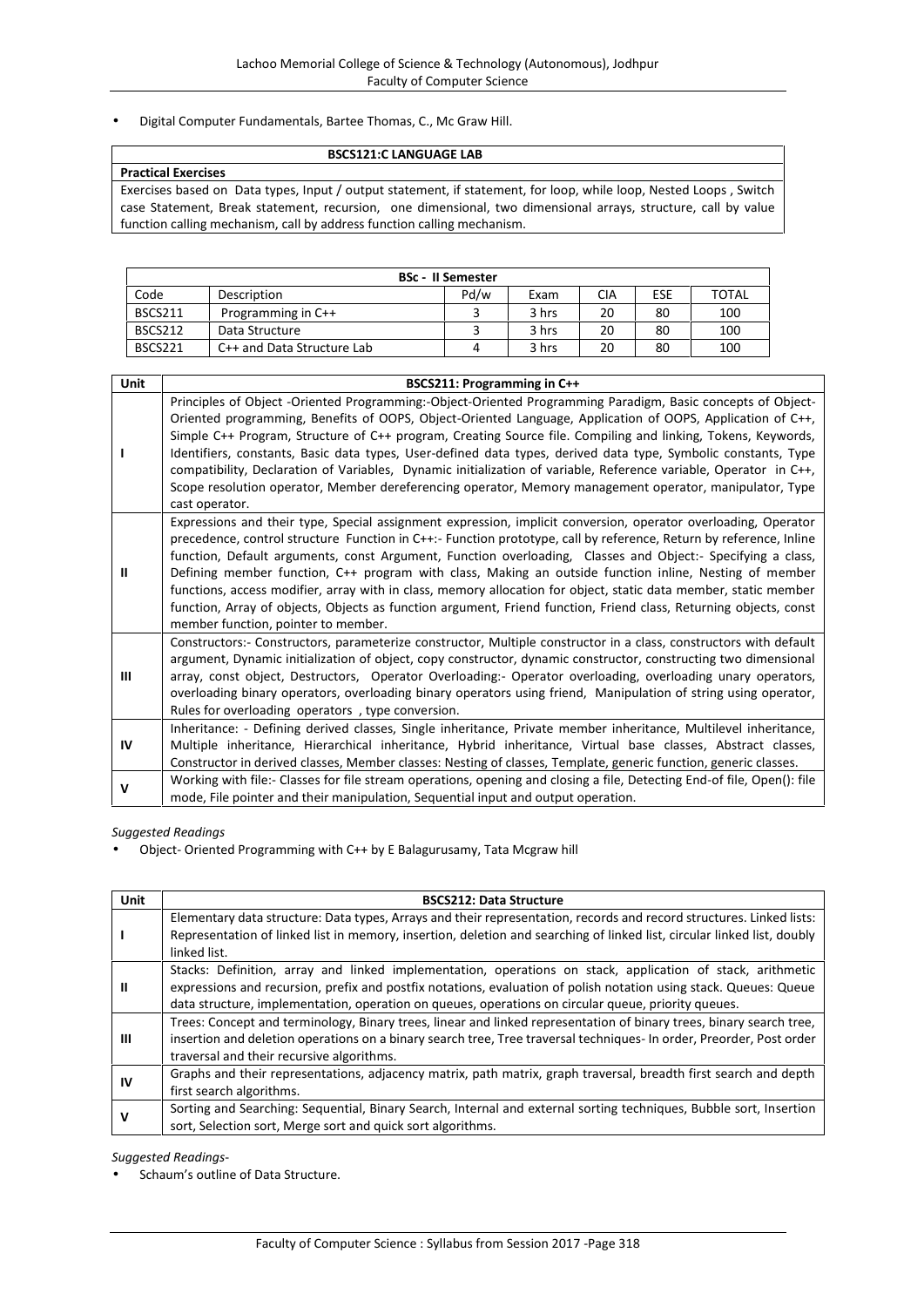#### **BSCS221: C++ and Data Structure Lab**

#### **Practical Exercises**

**Exercises based on** Concept of Class, Data Member, Member Function, Constructor, Implicit Pointer, New Operator, Friend Function & Friend Class, Inheritance, Function Overloading, Operator Overloading, Polymorphism Using Virtual Class, File Handling

Exercises based on Linear array and Multidimensional array, Linked list: insertion, deletion ,searching a item, Stack implementation using Array, Stack implementation using Linked list, Queue implementation, Tree traversal : pre order, In order, Post order, Searching : Linear , Binary, Sorting: Bubble, Insertion, Selection

| <b>BSc - III Semester</b> |                         |      |       |            |     |              |
|---------------------------|-------------------------|------|-------|------------|-----|--------------|
| Code                      | Description             | Pd/w | Exam  | <b>CIA</b> | ESE | <b>TOTAL</b> |
| BSCS311                   | Web Design              |      | 3 hrs | 20         | 80  | 100          |
| <b>BSCS312</b>            | <b>Operating System</b> |      | 3 hrs | 20         | 80  | 100          |
| BSCS321                   | Web Design Lab          |      | 3 hrs | 20         | 80  | 100          |

| Unit | <b>BSCS311: Web Design</b>                                                                                                                                                                                                                                                                                                                                                                                                                                                                                                                            |
|------|-------------------------------------------------------------------------------------------------------------------------------------------------------------------------------------------------------------------------------------------------------------------------------------------------------------------------------------------------------------------------------------------------------------------------------------------------------------------------------------------------------------------------------------------------------|
|      | Creating Forms, The <form> tag, Named Input fields, Multiple, lines text windows, Drop down and list boxes,<br/>Hidden, Text, Text Area, Password, File Upload, Button, Submit, Reset, Radio, Checkbox, Select, Option, Forms and<br/>Scripting, Action Buttons, Grouping related fields, Disabled and read-only fields, Form field event handlers, Passing<br/>form data.</form>                                                                                                                                                                     |
| Ш    | Java Script: Introduction, Client-Side JavaScript, JavaScript Objects. Operators: Assignment Operators, Comparison<br>Operators, Arithmetic Operators, % (Modulus), ++(Increment), -- (Decrement), -(Unary Negation), Logical<br>Operators, Short-Circuit Evaluation, String Operators, Special Operators, ? (Conditional operator), (Comma<br>operator), delete, new, this, void. Statements: Break, comment, continue, delete, do  while, export, for, forin,<br>function, ifelse, import, labelled, return, switch, var, while.                    |
| Ш    | Properties and Methods of Each: Array, Boolean, Date, Function, Math, Number, Object, String, regExp Document<br>and its associated objects : document, Link, Area, Anchor, Image, Applet, Layer Events and Event Handlers : General<br>Information about Events, Defining Event, Handlers, event, onAbort, onBlur, onChange, onClick, onDblClick,<br>onDragDrop, onError, onFocus, onKeyDown, onKeyPress, onKeyUp, onLoad, onMouseDown, onMouseMove,<br>onMouseOut, onMouseOver, onMouseUp, onMove, onReset, onResize, onSelect, onSubmit, onUnload. |
| IV   | VB script: Introduction , client side vb script, Operators: : Assignment Operators, Comparison Operators, Arithmetic<br>Operators , Various data types, control structures : Decisional (conditional/alternative) statements If  Then<br>Else , Case of, Looping structures like for each, do while/until, , VBScript Procedures : Scope of Variables, VB script<br>functions, arrays, string manipulation classes and objects.                                                                                                                       |
| v    | Dynamic HTML: object model and collections: introduction, object referencing, collections all and children, dynamic<br>style, dynamic positioning, using the frames collection, navigator object. event model: introduction, various events<br>and coding, tracking the mouse with event, Various Filters and Transitions.                                                                                                                                                                                                                            |

*Suggested Readings*

- HTML complete, BPB Publication(Sybex)
- Deitel and Deitel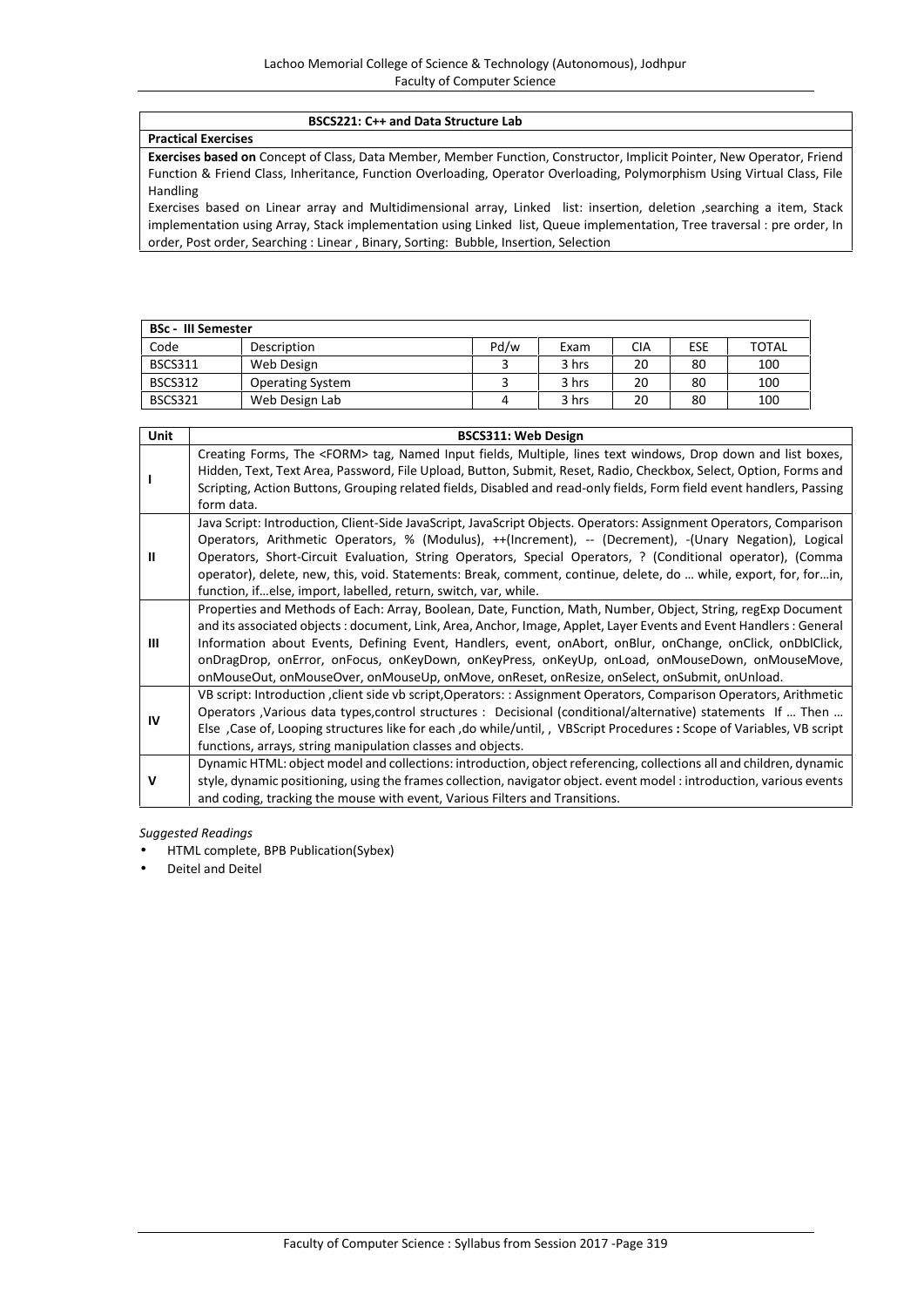| <b>Unit</b> | <b>BSCS312: Operating System</b>                                                                                |
|-------------|-----------------------------------------------------------------------------------------------------------------|
|             | Introduction: Definition of Operating System, Types of operating systems: Batch Systems, Multi programming,     |
|             | Multiuser, Multitasking, Time-sharing, Spooling, Parallel, Distributed and Real-time systems, Operating System  |
|             | Concepts, Operating System Services, System calls.                                                              |
| Ш           | Process Management: Process concept, Process States, Representation of process (PCB), Process Scheduling, CPU   |
|             | Scheduling: Scheduling Criteria, Scheduling Algorithms, Algorithm evaluation.                                   |
|             | Memory Management: Contiguous, Non contiguous, Swapping, Fragmentation, Compaction, Paging,                     |
| Ш           | Segmentation, Virtual memory management, Demand paging, Page replacement and Virtual memory concepts,           |
|             | Introduction to Thrashing.                                                                                      |
|             | The Deadlock problem, Characterization (Hold and wait, Circular Wait, No Pre-emption, No sharing of resources), |
| IV          | Prevention, Avoidance: (RAG And Wait for Graph), Detection and Recovery from Deadlock: (Banking algorithm       |
|             | and detection algorithm), Concept of Fork and Join methods.                                                     |
|             | Process concurrency, Concept of concurrency, cooperating process, precedence graph, Critical section problem,   |
| v           | Mutual exclusion, semaphores, classical process (Reader Writer problem, Consumer producer problem, Dining       |
|             | Philosopher problem), Inter Process Communication                                                               |

*Suggested Readings*

Operating System Concepts Abraham Silberschatz, Peter Baer Galvin, Greg Gagne John Wiley & Sons Inc.

#### **BSCS321:Web Design Lab**

**Practical Exercises** Exercises based on Events such as Click,Indexchanged etc (at least 2 ), Controls like button,textbox,checkbox, etc (at least 6),on Javascript control structures such as while (at least 4) javascript Arrays so as to accept the input and process the data , VBscript control structures such as while (at least 2), vbscript Arrays so as to accept the input and process the data , on DHTML objects(all and children)

| <b>BSc - IV Semester</b> |                            |      |       |     |            |              |
|--------------------------|----------------------------|------|-------|-----|------------|--------------|
| Code                     | Description                | Pd/w | Exam  | CIA | <b>ESE</b> | <b>TOTAL</b> |
| <b>BSCS411</b>           | Database management System |      | 3 hrs | 20  | 80         | 100          |
| <b>BSCS412</b>           | Computer graphics          |      | 3 hrs | 20  | 80         | 100          |
| <b>BSCS421</b>           | DBMS Lab                   |      | 3 hrs | 20  | 80         | 100          |

| <b>Unit</b> | <b>BSCS411: Database Management System</b>                                                                    |
|-------------|---------------------------------------------------------------------------------------------------------------|
|             | Introduction to Database: Need for DBMS, advantages of DBMS, views of data, instances and schema data         |
|             | independence, database administrator, database manager, database languages, overall structure of DBMS.        |
| Ш           | Entity Relationship Model: Entities, attributes, relationship, constraints, keys, E-R diagram. Concept of     |
|             | strong and weak entity sets, generalization, specialization and aggregation.                                  |
|             | Relational Model: Structure of Relational Databases, Relational Databases, Modification of the Databases,     |
| ш           | Tuple Relational Calculus, Domain Relational Calculus.                                                        |
|             | $SQL$ – Basic structure – Clauses, data types, creating tables. Modification of the database – deletion,      |
| IV          | insertion, updates. Retrieving data from tables, ordering, set operations - union, intersect, except, concept |
|             | of NULL values, nested subqueries – set membership, set comparison, exist and not exist operator, unique,     |
|             | not unique construct.                                                                                         |
| v           | Joins, equi-joins, non-equi-joins, self joins, outer joins. Aggregate functions – group by and having clause. |
|             | Math functions, string functions, group by clause. Indexes, views, granting and revoking permissions.         |

*Suggested Readings*

- Database Concepts, Korth, Silbertz, Sudarshan, McGraw Hill.
- Database Management System, Suresh Fatehpuria.
- SQL/PL-SQL The Programming Language of Oracle, IVAN BAYROSS.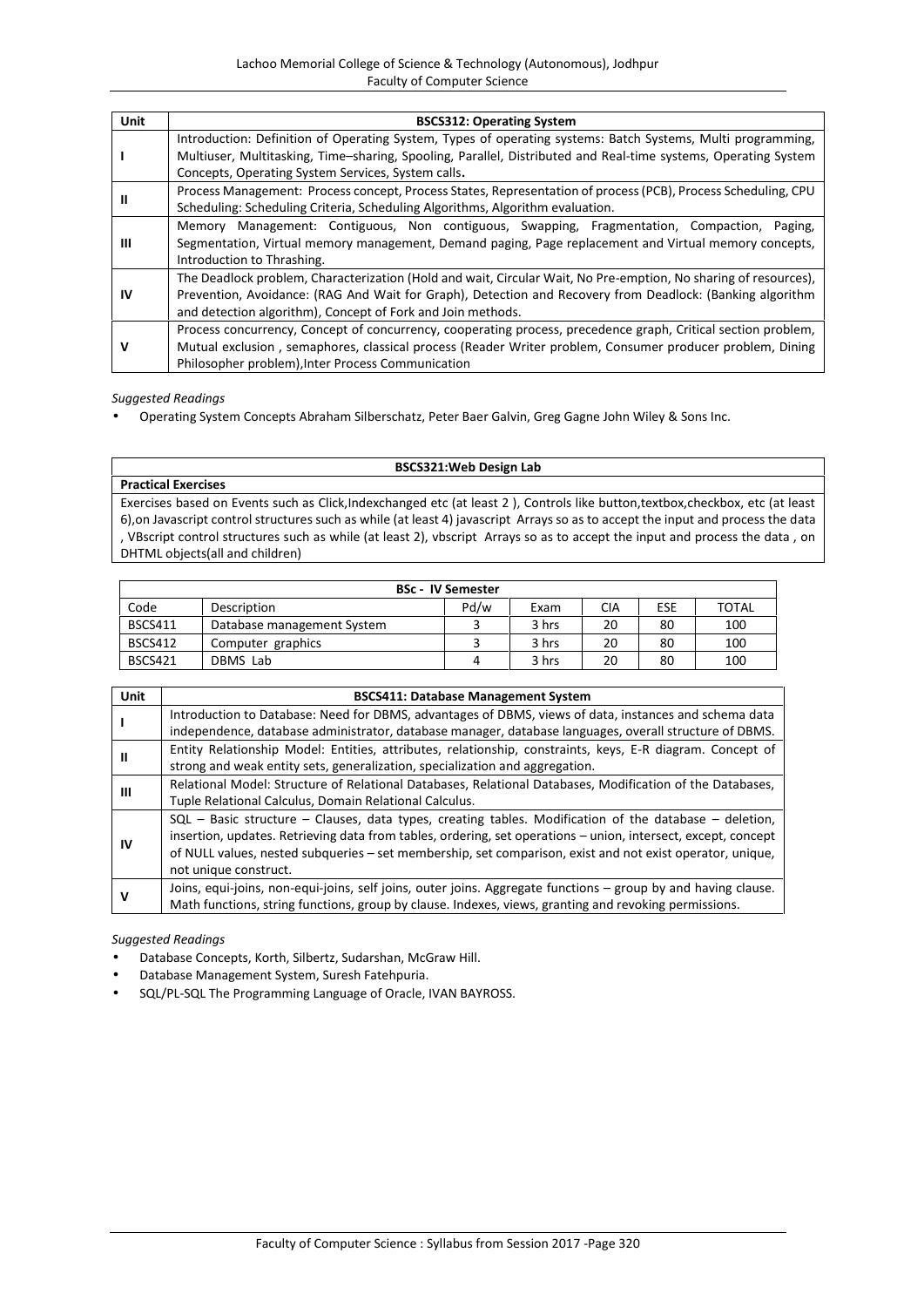| Unit | <b>BSCS412: Computer Graphics</b>                                                                                                                                                                                                                                                                                                                                                                                                                                                         |
|------|-------------------------------------------------------------------------------------------------------------------------------------------------------------------------------------------------------------------------------------------------------------------------------------------------------------------------------------------------------------------------------------------------------------------------------------------------------------------------------------------|
|      | Introduction: fundamentals of Computer Graphics, point, dot, pixel, Resolution, Elements of graphics<br>workstation. Video Display Devices-Raster Scan Systems Random Scan systems. Input devices. Graphics<br>Software Coordinate Representations, Fundamental Problems in Geometry, Concepts of video memory and<br>frame buffer.                                                                                                                                                       |
| Ш    | Algorithms: Line drawing algorithms- DDA Algorithm, Bresenham's Line Algorithm, Circle: Midpoint Circle<br>Algorithm. Polygons, convex and convex polygons. Inside-Outside tests, Polygon fill algorithms: Boundary<br>fill Algorithm, Flood fill Algorithm. Character generation. Attributes of lines, curves, characters. etc.                                                                                                                                                          |
| Ш    | Graphics Primitives: Primitive Operations, The display file interpreter-Normalized Device Coordinates,<br>Display- File structure. Display – file algorithm. Display control and Polygon representation. Attributes of<br>output primitives: Line attributes - Line type. Line width. Pen and Brush options. Line Color. Color and gray<br>scale levels. Color-tables. Gray scale. Area- Fill Attributes- Fill styles. Pattern fill. Soft fill. Character<br>Attributes. Text attributes. |
| IV   | Geometric Transformations: Matrices. Translation, Scaling Transformations. Sine and Cos Rotation.<br>Homogeneous Co-ordinates. Composite Transformation. Rotation and scaling about an arbitrary point.<br>Inverse Transformations, Transformations Routines.                                                                                                                                                                                                                             |
| v    | 2-D Viewing-The viewing pipeline. Viewing co-ordinate, Reference Frame. Window to viewports co-ordinate<br>transformation, 2-D Viewing functions. Clipping operations point clipping, Cohen-Sutherland Line Clipping<br>algorithm, Sutherland Hodgmann polygon clipping algorithm                                                                                                                                                                                                         |

#### *Suggested Readings*

- Computer graphics Donald,Hearn, M.Pauline Baker
- Computer graphics Steven Harrington.

### **BSCS421:DATABASE MANAGEMENT SYSTEM LAB**

**Practical Exercises** Exercises based on creating table, inserting data into tables, viewing data in the tables, sorting data in table, deleting tuples from table, updating the contents of a table, modifying the structure of table, applying primary key, foreign key and unique key constraints, computations on table data, oracle functions, grouping data from tables, subqueries, Joins

| <b>BSc - V Semester</b> |                          |      |       |            |     |       |
|-------------------------|--------------------------|------|-------|------------|-----|-------|
| Code                    | Description              | Pd/w | Exam  | <b>CIA</b> | ESE | TOTAL |
| BSCS511                 | Java Programming         |      | 3 hrs | 20         | 80  | 100   |
| BSCS512                 | <b>Computer Networks</b> |      | 3 hrs | 20         | 80  | 100   |
| <b>BSCS521</b>          | Java Lab                 | 4    | 3 hrs | 20         | 80  | 100   |

| Unit | <b>BSCS511: Java Programming</b>                                                                             |
|------|--------------------------------------------------------------------------------------------------------------|
|      | Object Oriented Concepts in Java, Comparison of Java and C++, Java features like security, portability, byte |
|      | code, java virtual machine, object oriented, robust, multithreading, architectural neutral, distributed and  |
|      | dynamic. Java Source File Structure, Compilation, Execution.                                                 |
| н    | Class Fundamentals, Object & Object reference, Creating and Operating Objects, Use of Tokens, Identifiers,   |
|      | Keywords, Literals, Comments, Primitive Data Types, Operators-precedence and associativity, Type             |
|      | conversion, Command line argument,-decision making $-$ if, if. Else, switch; loops $-$ for, while, dowhile;  |
|      | special statements-return, break, continue.                                                                  |
|      | Array – single and two dimension array. Object Life time & Garbage Collection, Access Modifiers,             |
| Ш    | Constructors, Object Life time & Garbage Collection, Defining Methods, Argument Passing Mechanism,           |
|      | Method Overloading, Recursion, Finalize() Method, Use of this keyword                                        |
| IV   | Inheritance - Advantages of Inheritance in OOP, types of Inheritance, constructors in inheritance, use of    |
|      | super keyword, polymorphism; Abstract Class, Interfaces - defining an interface, implementing and applying   |
|      | interfaces, using variables in interfaces, extending interfaces; Method overriding – use, need, advantage.   |
| ν    | Use of super, final and static keyword, Package - Organizing Classes and Interfaces in Packages, Package as  |
|      | Access Protection, defining Package, CLASSPATH Setting for Packages and Introduction to Applet               |
|      | programming. Introduction to Exception Handling: trycatchthrowthrowsfinally, Accepting input from            |
|      | keyboard                                                                                                     |

#### *Suggested Readings*

Programming with Java -E Balaguruswamy, IV Edition.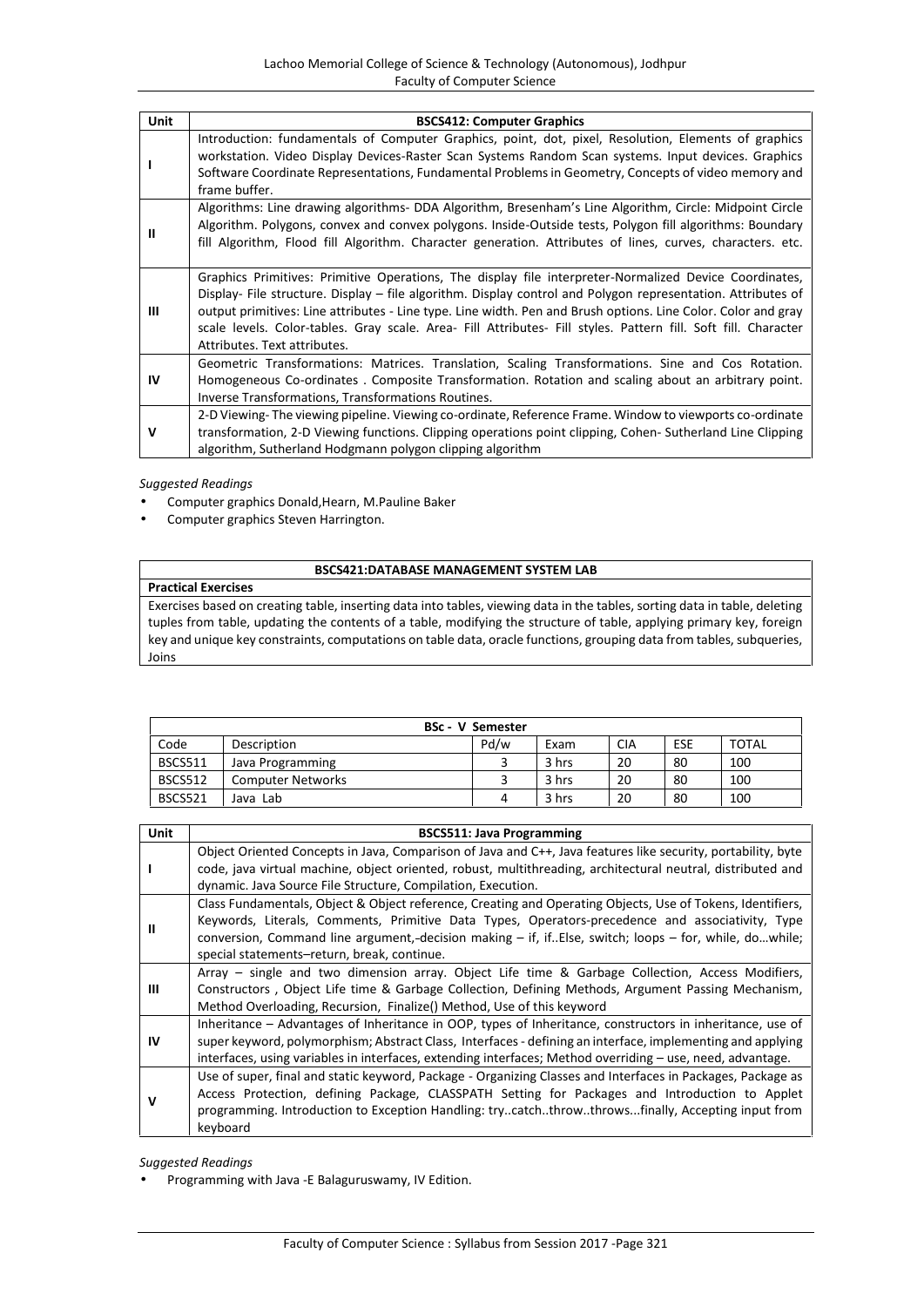| Unit      | <b>BSCS512: Computer Networks</b>                                                                                                                                                                                                                                                                                                                                           |
|-----------|-----------------------------------------------------------------------------------------------------------------------------------------------------------------------------------------------------------------------------------------------------------------------------------------------------------------------------------------------------------------------------|
|           | Principles of Data Communication: Evolution of computer networks, General features and tasks of a<br>communication system, need for modulation. Fundamentals of signals, carrier waves, general principles of<br>amplitude modulation, frequency modulation and phase modulation, elements of LAN, WAN, MAN.<br>Introduction to serial communication                        |
| Ш         | Networking Architecture: ISO-OSI, TCP/IP - their functions of each layer and implementation. Concepts of<br>circuit switching, packet switching and message switching. Fundamentals of datagrams. Flow and Error<br>Control – Stop and Wait, Sliding Window, Automatic Repeat Request                                                                                       |
| Ш         | Data communication concepts: Connecting devices, hub, switch, bridge, routers and gateways, Signal<br>encoding and decoding techniques - Amplitude Modulation, Frequency Modulation, Phase Modulation,<br>signal bandwidth requirements, signal formats used in LAN, network protocols: LAN cabling standards, IEEE<br>LAN standards, Introduction to Ethernet (IEEE 802.3) |
| <b>IV</b> | Error detection and correction codes: Parity bit, Checksum, Hamming codes, CRC, single error detection and<br>correction. Introduction to Network security Model, concepts of key, ceaser cipher, transposition cipher,<br>DES.                                                                                                                                             |
| v         | Transmission media-twisted pair, coaxial cable, optical-fibre. LAN topologies: STAR, BUS and RING network,<br>LAN access techniques: ALOHA, CSMA, token ring and token bus. Issues related with network reliability and<br>fault redundant network systems.                                                                                                                 |

*Suggested Readings*

- Stalling, Data & Computer Communication.
- Tanenbaum, Computer Network, Pearson.Ed., Pearson
- Kurose, Computer Networking, Pearson
- Peterson, Davie; Computer Networks, Elsevier

#### **BSCS521:JAVA PROGRAMMING LAB**

## **Practical Exercises**

Exercises based on Input/output, loops, if,switch, array(1d-2d), Use of different types of constructors, Implement Method Overloading, Use of static and this and final keyword, Implement Single and Multilevel (using super), Use of String and its inbuilt functions, Use of inbuilt mathematical functions, Implement Method Overriding, Implement Abstract Class, Implement Exception Handling, Implement finally block, Implement package

|                |                          | <b>BSc - VI Semester</b> |       |     |     |              |
|----------------|--------------------------|--------------------------|-------|-----|-----|--------------|
| Code           | Description              | Pd/w                     | Exam  | CIA | ESE | <b>TOTAL</b> |
| BSCS611        | ASP.NET                  |                          | 3 hrs | 20  | 80  | 100          |
| <b>BSCS612</b> | E-commerce and cyber law |                          | 3 hrs | 20  | 80  | 100          |
| <b>BSCS621</b> | ASP.NET Lab              |                          | 3 hrs | 20  | 80  | 100          |

| <b>Unit</b> | <b>BSCS611: ASP.NET</b>                                                                                         |
|-------------|-----------------------------------------------------------------------------------------------------------------|
|             | Anatomy of .NET, .NET Base Classes, Microsoft Intermediate Language, CLR, Client Server model, IIS Web Server,  |
|             | Namespaces, ASP.NET: How the ASP.NET works, Basics of ASP.NET, Creating and Deploying the ASP.NET               |
|             | applications, Concept of Code behind, Use of Web Applications using ASP.NET, Difference between Windows and     |
|             | Web Applications.ASP.NET directives.                                                                            |
| Ш           | ASP.NET: Web forms, Web Controls categories: server Controls and Web Controls: Label, Textbox, CheckBox and     |
|             | CheckBoxList, RadioButton and RadioButton List, ListBox and DropDownList, Table, Image, Hyperlink, HiddenField, |
|             | FileUpload. RichWeb Controls: AdRotator, Calendar, TreeView, TabStrip.                                          |
|             | Concept of Master Page and Navigation Controls.                                                                 |
| Ш           | Validation Controls: Need of Validation Control, Various Controls like Require Field, Compare, Range,           |
|             | RegularExpression, Custom, ValidationSummary, Dynamic controls. Debugging ASP.NET pages: Error Handling:        |
|             | Custom Error Page, Using Debugging Tools: Debugger and Trace Facility.                                          |
| IV          | ASP.NET Database Programming, Introducing ADO.NET, ADO .NET Object Models, Communicating with OLEDB             |
|             | Data Sources Using ADO.NET, Working with Datagrids.                                                             |
|             | Data binding with different controls. Data Command, Data Reader objects.                                        |
| v           | Web Services: Concept of web services, Infrastructure for Web services.                                         |
|             | ASP.NET Security: IIS security: Authentication, Authorization and Impersonation using Session State. ASP.NET    |
|             | Application Configuration, Web.Config, Global.asax file.                                                        |
|             | Sugaected Readings-                                                                                             |

*Suggested Readings*-

ASP.NET Bible